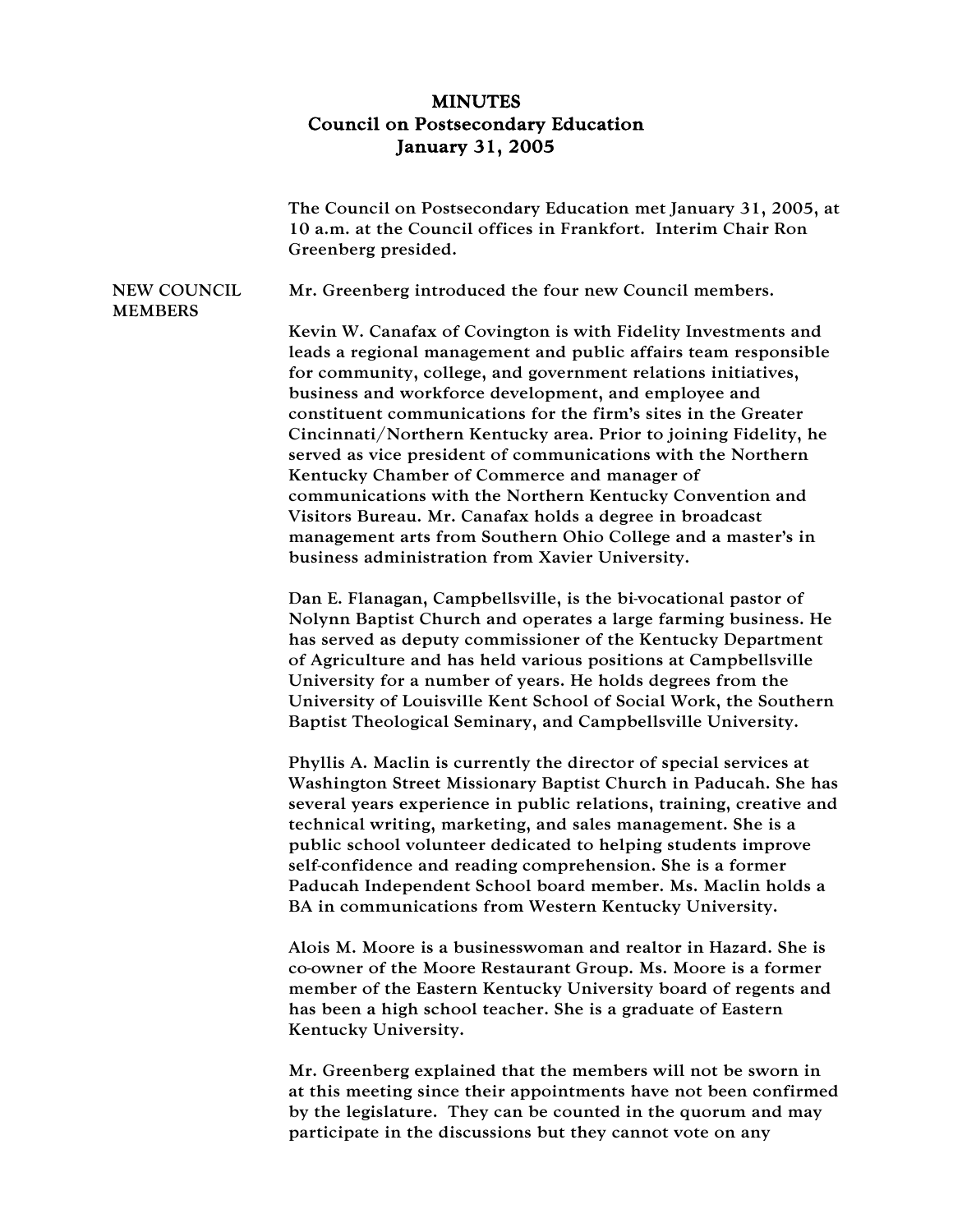|                                                                    | motions. If their appointments are confirmed, they will be sworn<br>in at the March Council meeting.                                                                                                                                                                                                        |
|--------------------------------------------------------------------|-------------------------------------------------------------------------------------------------------------------------------------------------------------------------------------------------------------------------------------------------------------------------------------------------------------|
| MoSU<br><b>PRESIDENT</b>                                           | Mr. Greenberg also welcomed Dr. Wayne D. Andrews, the 13th<br>president of Morehead State University. President Andrews has<br>27 years of higher education experience, serving 17 years at East<br>Tennessee State University and 10 years as a faculty member at<br>Illinois State University.            |
| <b>ROLL CALL</b>                                                   | The following members were present: Walter Baker, Kevin<br>Canafax, Dan Flanagan, Richard Freed, Ron Greenberg, Esther<br>Jansing, Phyllis Maclin, Alois Moore, Charlie Owen, Tony<br>Stoeppel, Joan Taylor, and John Turner. Peggy Bertelsman, Susan<br>Guess, John Hall, and Gene Wilhoit did not attend. |
| <b>COUNCIL BYLAWS</b>                                              | RECOMMENDATION: The staff recommends that the Council<br>approve the revisions to the Council bylaws to change the terms<br>of the chair and vice chair to a February/January schedule.                                                                                                                     |
|                                                                    | MOTION: Ms. Jansing moved that the recommendation be<br>approved. Mr. Owen seconded the motion.                                                                                                                                                                                                             |
|                                                                    | VOTE: The motion passed.                                                                                                                                                                                                                                                                                    |
| <b>ELECTION OF</b><br><b>CHAIR AND</b><br><b>VICE CHAIR</b>        | Ms. Jansing presented a report from the nominating committee<br>for officers to serve through January 2006. The committee<br>nominated Mr. Greenberg as chair and Mr. Turner as vice chair.                                                                                                                 |
|                                                                    | MOTION: Mr. Stoeppel moved that the nominations be accepted.<br>Ms. Taylor seconded the motion.                                                                                                                                                                                                             |
|                                                                    | VOTE: The motion passed.                                                                                                                                                                                                                                                                                    |
| <b>PRESIDENT</b><br><b>EVALUATION</b><br><b>COMMITTEE</b>          | Mr. Greenberg announced the appointment of a committee to<br>conduct the annual evaluation of the Council president.<br>Members are Mr. Baker (chair), Ms. Jansing, Mr. Owen, Ms.<br>Taylor, and Mr. Turner. The committee will give a report at the<br>March Council meeting.                              |
| <b>APPROVAL</b><br>OF MINUTES                                      | The minutes of the November 2004 Council meeting were<br>approved as distributed.                                                                                                                                                                                                                           |
| <b>GEAR UP KY AND</b><br><b>GO HIGHER KY</b><br><b>INITIATIVES</b> | The Focus on Reform portion of the agenda highlighted the GEAR<br>UP Kentucky (Gaining Early Awareness and Readiness for<br>Undergraduate Programs) and Go Higher Kentucky initiatives.                                                                                                                     |
|                                                                    | GEAR UP is a program funded by federal dollars that encourages<br>young people to stay in school, study hard, and take the right                                                                                                                                                                            |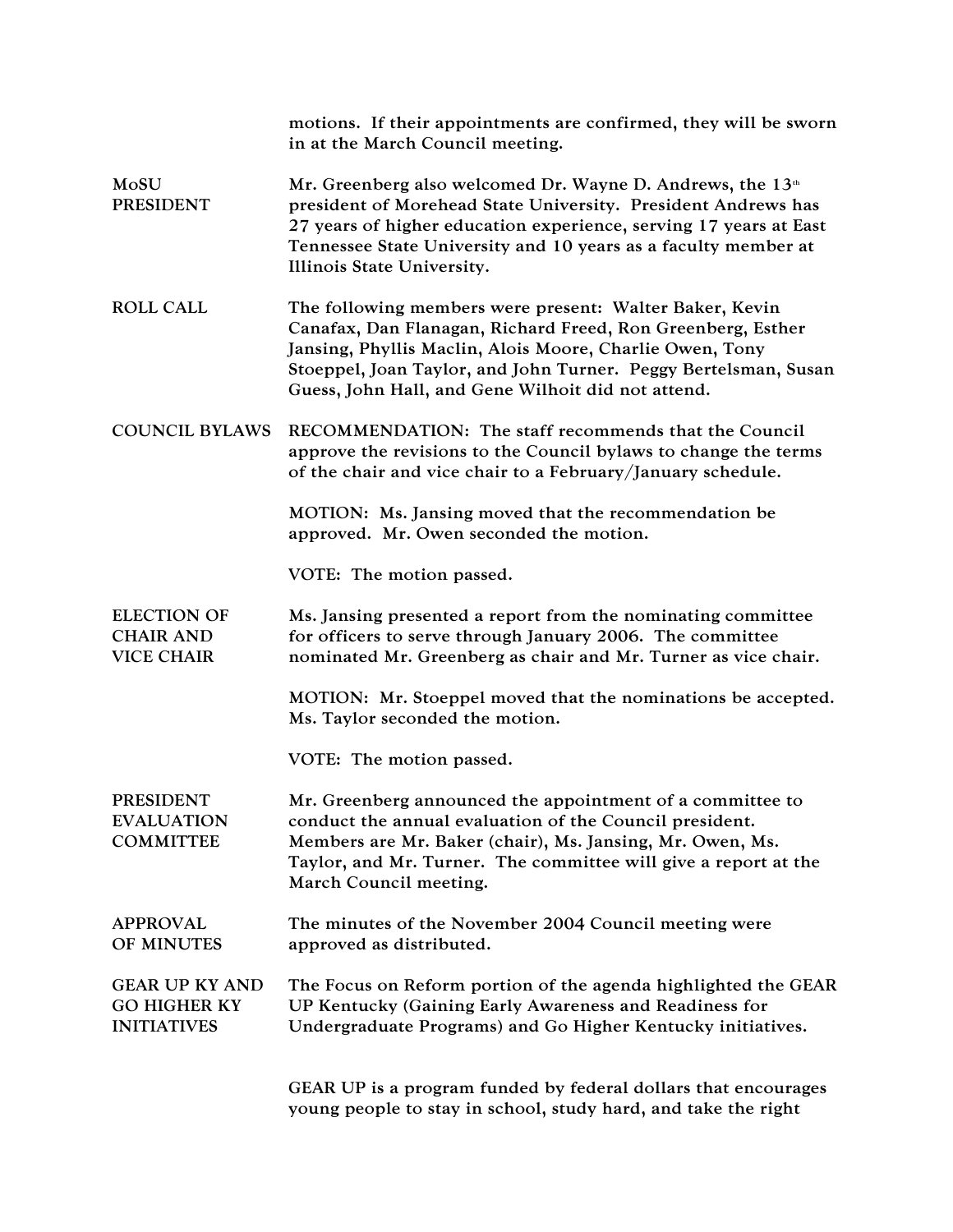courses to prepare for college. More than 17,000 middle school students currently participate. The program is engaged in partnerships between and among schools, colleges, businesses, communities, and nonprofit organizations to support school leadership and improve instruction in the middle grades. Murray State University President King Alexander, Terry Waltman (area director for the West Region of GEAR UP Kentucky), and Jennifer Van Waes (director for the GEAR UP Partnership at the West Kentucky Educational Cooperative) provided information on a recently developed early intervention program (WE CAN) that provides support and scholarships to low-income students, an approach that GEAR UP hopes to replicate with postsecondary institutions across Kentucky.

GoHigherKy.org is an integrated, Web-based student services system which helps with academic and financial planning for college beginning in middle school, college selection, financial aid searches and applications, and online college applications. Dr. Joe McCormick, executive director of the Kentucky Higher Education Assistance Authority, introduced the newly launched Web portal. Terry Wilson, program coordinator for the Southeast Region of GEAR UP Kentucky, introduced two GEAR UP students (Whitney Mimes and Heidi Marsh, both sophomores at Cumberland High School in Whitley County) to demonstrate the site.

2004-05 STRATEGIC PLANNING PROCESS An update on the 2004-05 strategic planning process was included in the agenda book. The draft public agenda has been distributed for public feedback. The Council will consider the final document at the March meeting.

COMPREHENSIVE FUNDING MODEL REVIEW RECOMMENDATION: The staff recommends that the Council approve the preliminary benchmark selection model and the funding distribution methodology and that the funding distribution methodology be effective upon approval by the Council.

> MOTION: Ms. Jansing moved that the recommendation be approved. Ms. Taylor seconded the motion.

Dr. Layzell said that during the next two months the Council staff will continue a process of testing the benchmark selection model to determine if any additional revisions are needed. If necessary, the staff will present revisions to the Council.

The funding distribution methodology was approved by the Council in November 2003 to address the distribution of funds when less than the Council's full budget recommendation is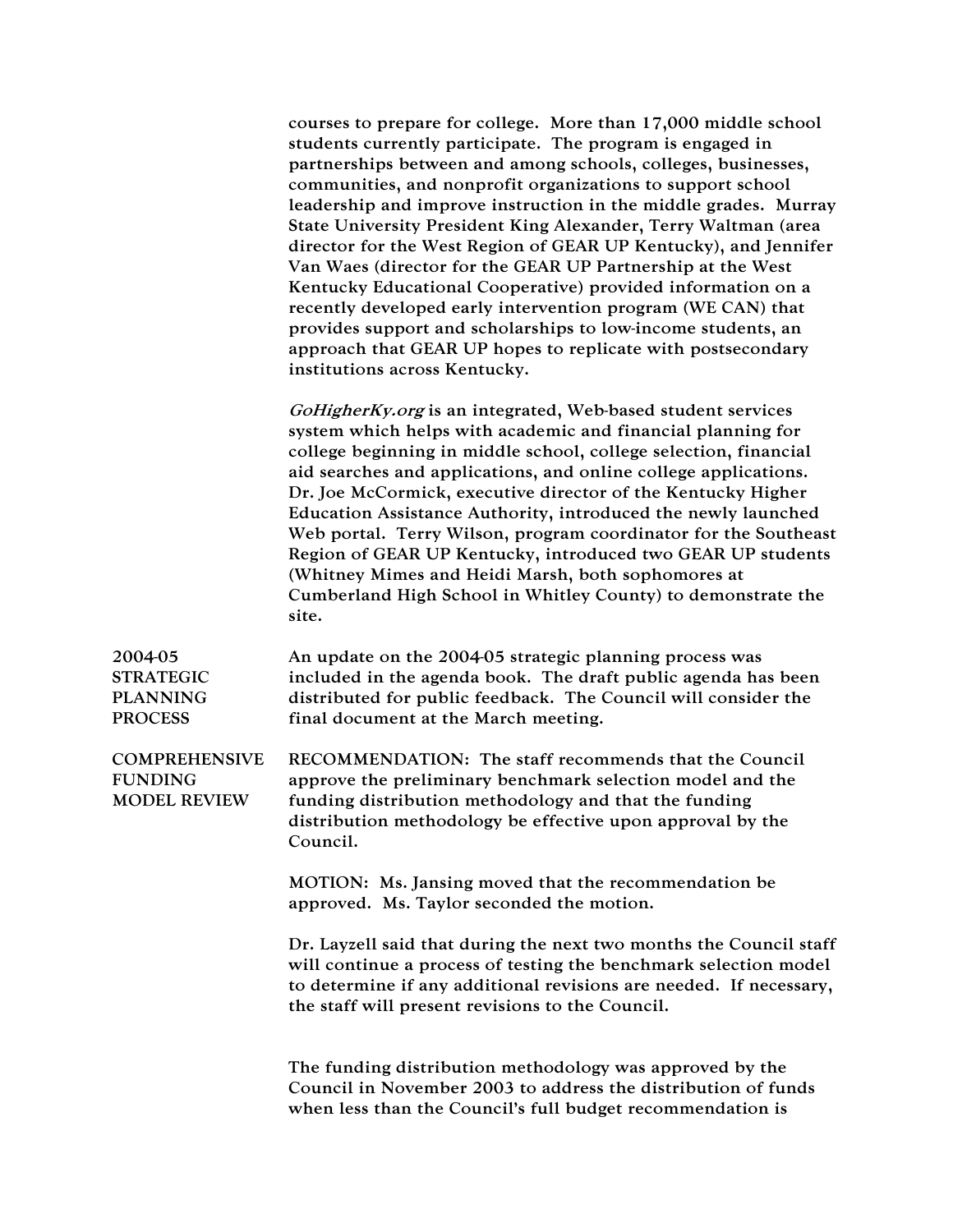|                                                            | provided or when budget reductions are necessary. Several issues<br>prompted a review of the methodology.                                                                                                                                                                                                                                                                                                                                                                                       |
|------------------------------------------------------------|-------------------------------------------------------------------------------------------------------------------------------------------------------------------------------------------------------------------------------------------------------------------------------------------------------------------------------------------------------------------------------------------------------------------------------------------------------------------------------------------------|
|                                                            | VOTE: The motion passed.                                                                                                                                                                                                                                                                                                                                                                                                                                                                        |
| 2004-06<br><b>BUDGET</b>                                   | RECOMMENDATION: The staff recommends that the Council<br>urge the General Assembly to pass a budget providing sufficient<br>funding to maintain postsecondary education's progress toward<br>House Bill 1 goals and objectives.                                                                                                                                                                                                                                                                 |
|                                                            | MOTION: Mr. Freed moved that the recommendation be<br>approved. The motion was seconded by Ms. Jansing.                                                                                                                                                                                                                                                                                                                                                                                         |
|                                                            | Dr. Layzell said that this is a reaffirmation of the 2004-06 budget<br>recommendation approved in November 2003. He said that it<br>important for the Council to reaffirm its support of the<br>recommended budget as the General Assembly begins the 2005<br>legislative session.                                                                                                                                                                                                              |
|                                                            | VOTE: The motion passed.                                                                                                                                                                                                                                                                                                                                                                                                                                                                        |
| 2003-04<br><b>ACCOUNTABILITY</b><br><b>REPORT</b>          | Dr. Layzell said that in December 2004 the Council submitted its<br>annual accountability report to the Office of the Governor and<br>the Legislative Research Commission as directed by KRS<br>164.020(3). The purpose of the report is to inform policymakers<br>and the public of systemwide and institutional progress toward<br>achieving the goals of the Postsecondary Education Improvement<br>Act of 1997 and the public agenda. The report is available on the<br>Council's Web site. |
| <b>LEGISLATIVE</b><br><b>UPDATE</b>                        | A list of bills that relate to postsecondary education was<br>distributed. The Council staff will send updates to the Council<br>members during the legislative session.                                                                                                                                                                                                                                                                                                                        |
| <b>AFFORDABILITY</b><br><b>POLICY</b><br><b>STATEMENTS</b> | RECOMMENDATION: The staff recommends that the Council<br>approve the following policy statements developed by the<br>Affordability Policy Group regarding tuition policy and statewide<br>tuition reciprocity agreements.                                                                                                                                                                                                                                                                       |
|                                                            | Tuition policy statements:                                                                                                                                                                                                                                                                                                                                                                                                                                                                      |
|                                                            | Institutions shall present a report to the Council on<br>Postsecondary Education and the Affordability Policy<br>Group at the May 2005 meeting regarding proposed FY<br>2005-06 tuition rates, to include the analysis of specific<br>affordability considerations and strategies used by each<br>institution in their decision-making process for 2005-06<br>tuition increases. Institutions shall also include an<br>analysis of the amount of institutional need-based and                   |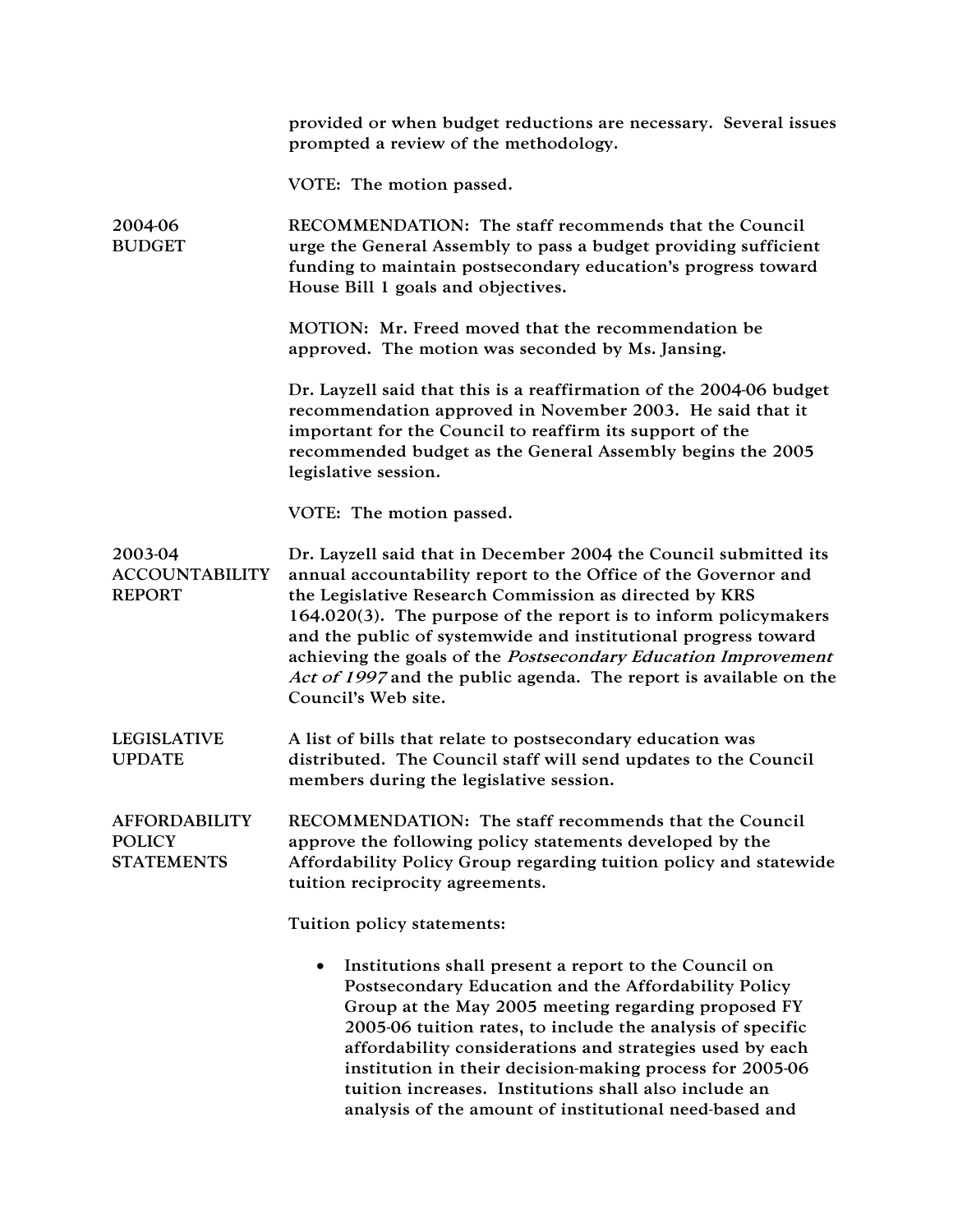other student financial aid increases in individual award limits, if applicable. The Council staff will work with the institutions on the format and the content of these reports.

• Institutions shall provide the data and assistance necessary for the Council and the national consultant to complete a detailed affordability study.

Reciprocity agreement policy statements:

- All agreements should maintain a reasonable balance between the benefits afforded to the Kentucky students and non-Kentucky students. Agreements will be considered balanced if there is reasonable similarity between exchanges of students and financial costs. Agreements that are deemed disproportionately unbalanced should be extended for only two years and the two-year agreements should contain provisions intended to correct the imbalance. If after two years the disproportionate imbalance remains despite the adjustment, the agreements should be phased out over the next two-year period. If an agreement is terminated, students that began their education under the agreement will continue to be considered reciprocity students. Agreements with a reasonable balance should be implemented for a four-year period. The Council staff will work with the institutions to develop means of determining when a disproportionate imbalance exists.
- Unless prohibited by statute, in future agreements, the tuition rate to be charged by participating institutions should be the greater of either: 1) the hosting state's resident tuition or 2) the beneficiary state's average resident tuition for institutions in the same Carnegie Classification.

Mr. Greenberg asked for information on the retention of out-ofstate students that attend Kentucky institutions. He said that it is important to identify the retention of intellectual capital within the state.

NKU President Jim Votruba asked that the Council look at the financial impact if reciprocity agreements are discontinued.

Dr. Layzell said that there is a particular issue with northern Kentucky because of an Ohio statute. Additional steps may need to be taken to achieve the desired balance.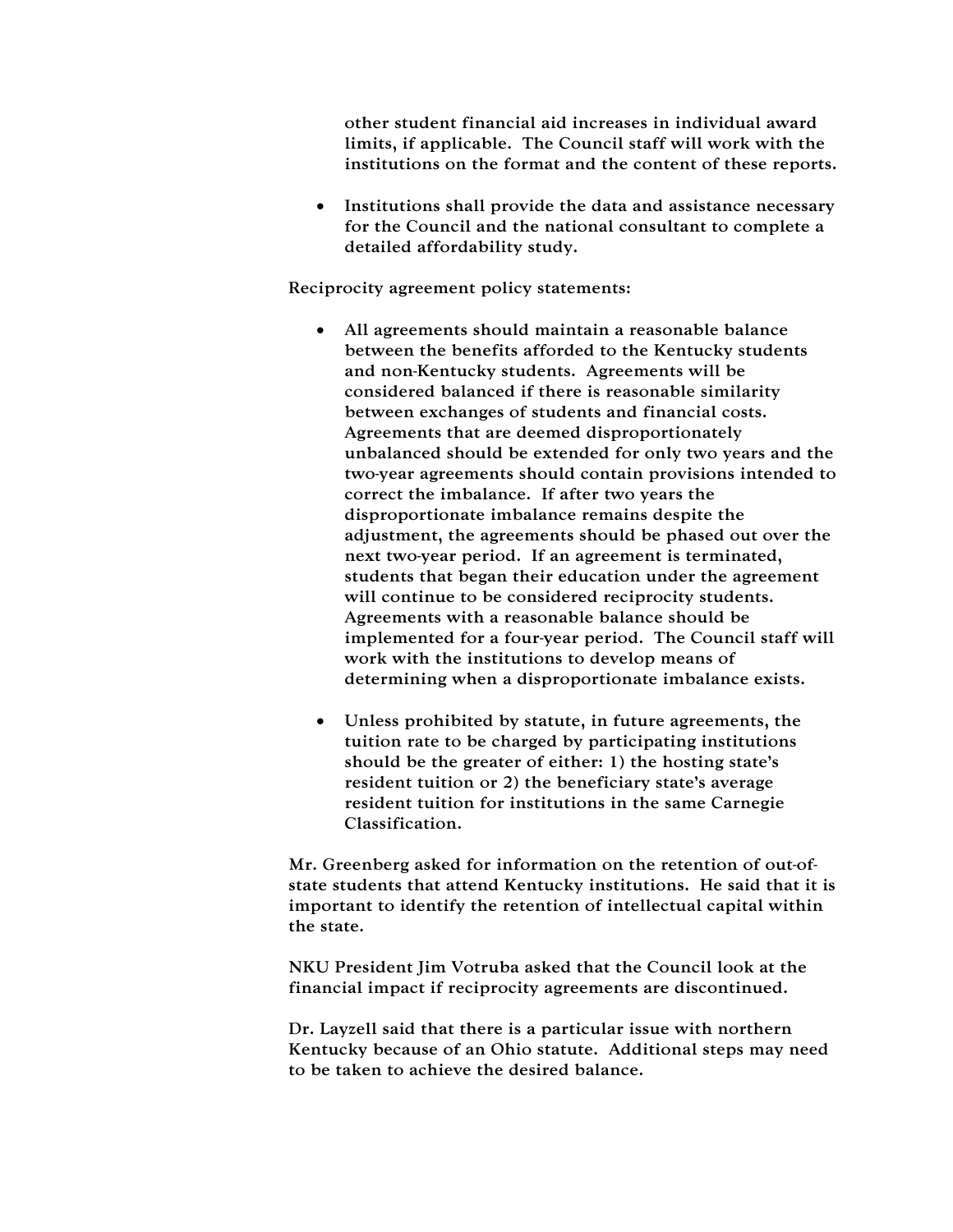MOTION: Ms. Taylor moved that the recommendation be approved. Ms. Jansing seconded the motion. VOTE: The motion passed. P-16 COUNCIL UPDATE book. Dr. Freed, chair of the P-16 Council, called attention to the March meeting, the P-16 Council will focus on whether to use the ACT as a state assessment test. OF EDUCATION EPORT R COMMISSIONER A written report on activities of the Kentucky Board of Education was provided for information. POLICY GROUP has received feedback on a survey sent to students enrolled in the Kentucky Community and Technical College System. Of the have a goal to seek a bachelor of arts degree or higher. Mr. Baker A minority student success conference is scheduled for March 28-29. A dual enrollment study is ready to begin and should produce interesting insights. ENROLLMENT Layzell said that the postsecondary institutions remain on target to enroll 80,000 additional undergraduate students by 2015. Highlights include: • A record high 231,612 students enrolled at public and independent postsecondary institutions in Kentucky. Public • The University of Kentucky reported the largest fall semester • The percent increase from fall 2003 total enrollment was 1.1 percent; between 2000 and 2003, the increase was 5.5 percent. • Enrollment of high school students in college-level courses remained virtually unchanged from fall 2003 at approximately 14,300 students. A report of P-16 Council activities was included in the agenda assessment of accomplishments of P-16 collaboration across the Commonwealth during the five years since its inception. At its Mr. Baker reported on the Seamlessness Policy Group. The group 5,000 students who responded, 65 percent are presently employed or seeking employment; 58 percent of the courses they are taking are in health, business, and education; and 50 percent said that the Council staff is working with the four institutions that are not yet participating in the Course Applicability System. SEAMLESSNESS Fall 2004 enrollments show smaller growth than previous years but continue the increases that began with reform in 1998. Dr. FALL 2004 institutions alone enrolled 200,633 students. first-time freshman class to date.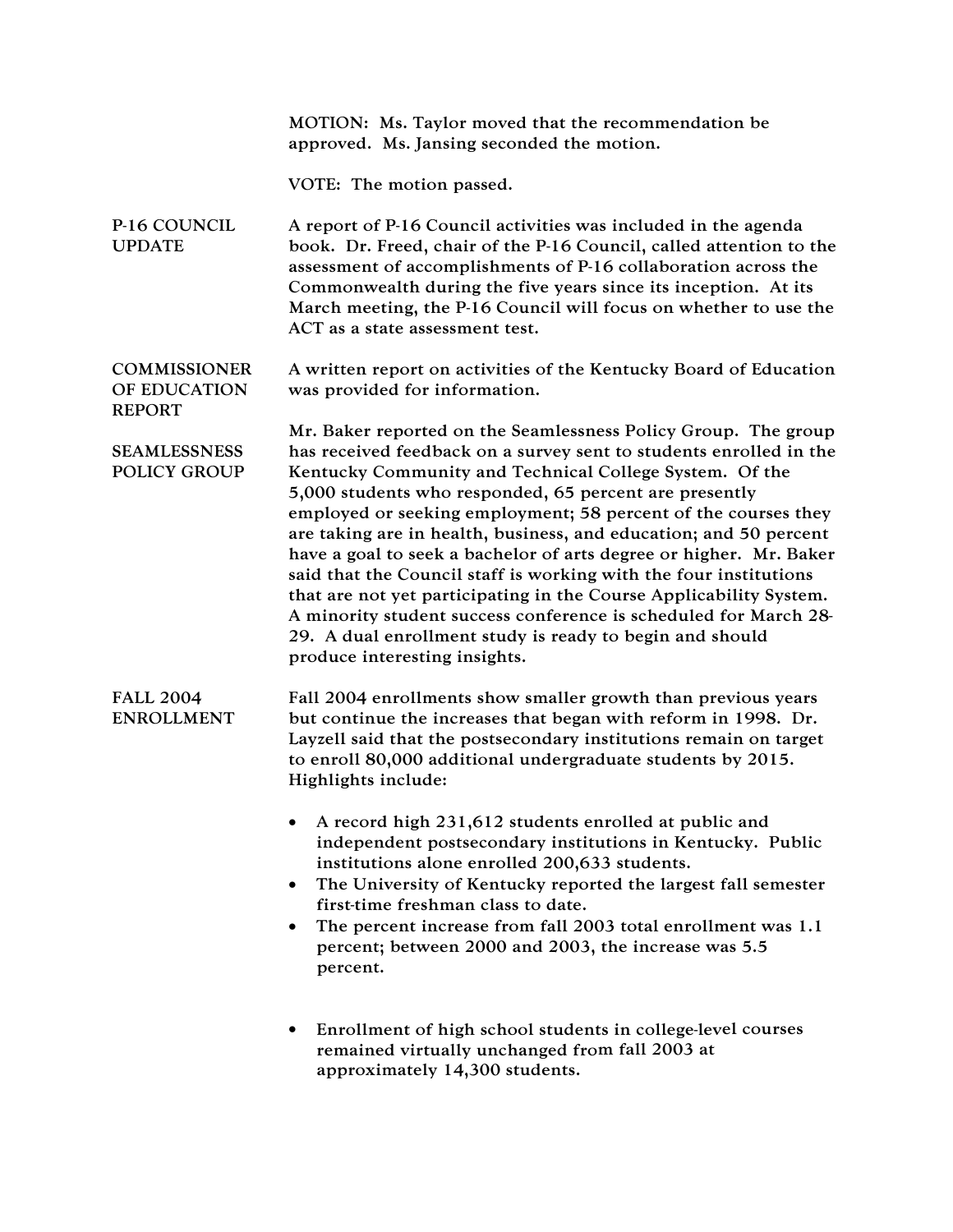• Since 1998, total postsecondary education enrollment • Undergraduate enrollment increased 41,679. • While all public institutions have grown in enrollment, the KCTCS showed the largest increase with 30,343 more CEO REPORT A report on activities of the Committee on Equal Opportunities The annual report on institutional eligibility to add new degree Enrollment growth since 1998: increased by 46,766 students or 25.3 percent. students, an increase of 58.8 percent since 1998. was provided for information. 2005 DEGREE PROGRAM **ELIGIBILITY** programs in calendar year 2005 was included in the agenda book. Ms. Jansing introduced Dr. Allyson Handley, senior advisor to t he Governor and the Council President for economic initiatives. Dr . Handley will serve as the lead staff person for the Workforce/ Economic Development Policy Group. Ms. Jansing thanked Dr . Cheryl King for the outstanding staff work that she has provided WORKFORCE/ ECONOMIC DEVELOPMENT POLICY GROUP the policy group since its organization. Ms. Jansing asked Dr. Dr. Handley said that the policy group talked about ten areas that nee d to be put into place to advance the efforts of postsecondary eco nomic development. Those areas are: 1. State economic incentives and removal of existing barriers 2. Higher education commercialization incentives 4. Educational flexibility and responsiveness building on many of the efforts that have been put in place to date and the willingness of the institutions (both public and independent) to respond to the needs and what would 5. Entrepreneurial development and orientation 6. Venture capital and the relative absence of venture capital . Capitalize on existing niches and expertise 9 QUALITY GRANT PROGRAM RECOMMENDATION: The staff recommends that the Council award federal No Child Left Behind, Title II, Part A funds in the mount of \$1,128,000 for March 1, 2005-June 30, 2006, to a Handley to give the report from the policy group. 3. Workforce development specifically looking at existing and potential workers ranging from Ph.D. to technicians stimulate economic development in Kentucky 7. Partnerships and collaboration 8. Leveraging investments 10.Create and sustain economic clusters IMPROVING EDUCATOR support five projects: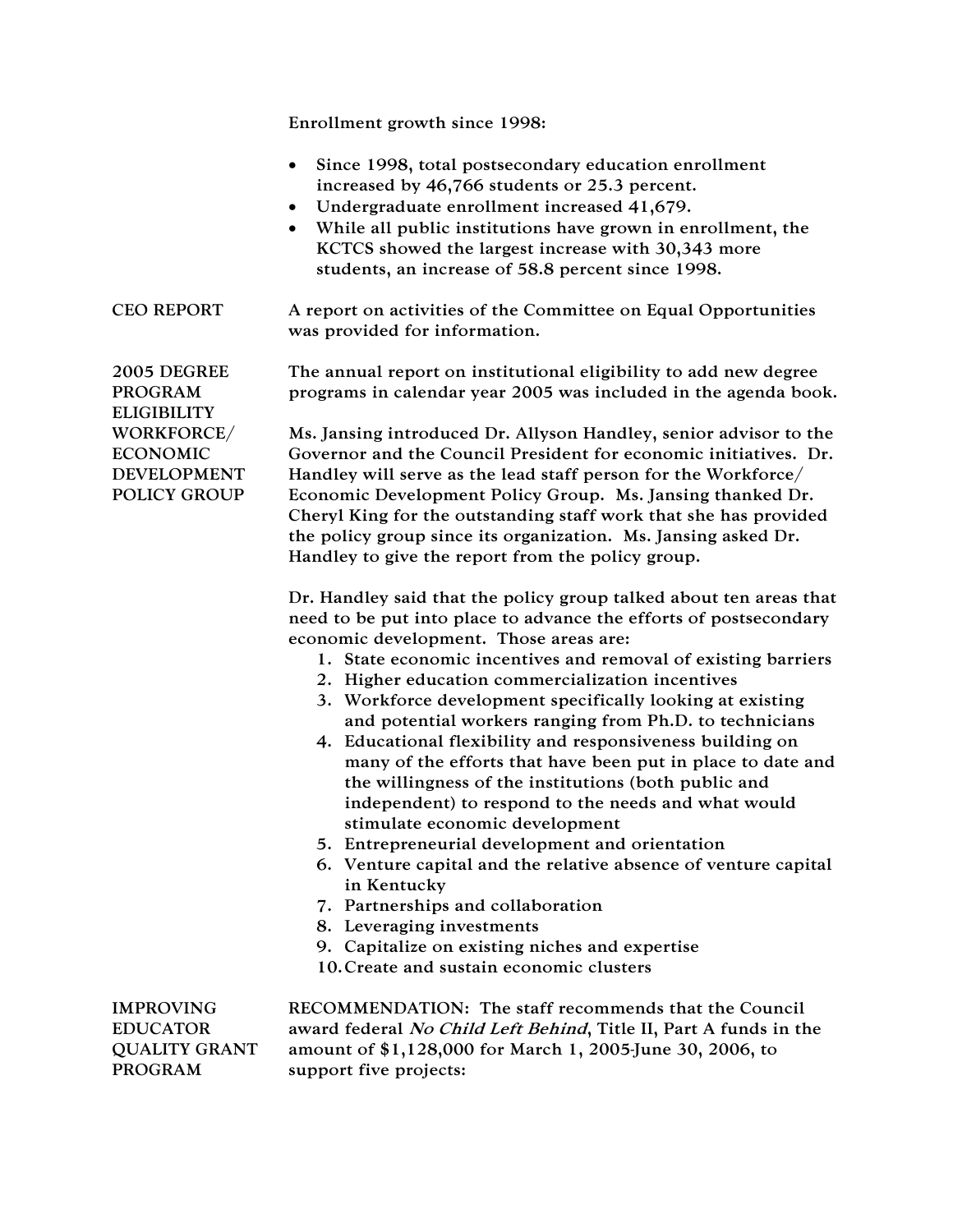- Making Algebra Accessible (Appalachian Rural Systemic Initiative, University of Kentucky Research Foundation) - \$275,000
- Expansion of Content Literacy in Middle and High School Classrooms (Collaborative Center for Literacy Development, University of Kentucky) - \$200,000
- Biodiversity in the Natural and Cultural World: Collaboration of Nine Universities (Murray State University) - \$240,000
- The AAA Project: Articulating Algebra for All (Northern Kentucky University) - \$275,000
- Improving Student World Language Performance: Using Assessment as the Guiding Force in Standards-Based Instruction (Western Kentucky University) - \$138,000

The Improving Educator Quality (formerly Eisenhower) State research-based professional development programs to K-12 teachers. Content-area specialists reviewed the ten grant proposals received and made recommendations to the Council Grant Program awards grants to partnerships that deliver staff to reward funds to these five projects.

MOTION: Mr. Turner moved that the recommendation be approved. Mr. Freed seconded the motion.

VOTE: The motion passed.

NEW PROGRAM RECOMMENDATION: The staff recommends that the Council 51.1608) proposed by the University of Louisville. approve the Doctor of Philosophy in Nursing Science (CIP

> MOTION: Mr. Owen moved that the program be approved. Mr. Turner seconded the motion.

VOTE: The motion passed.

PROGRAM PRODUCTIVITY REVIEW the universities for their continued work in reviewing their academic programs, and authorize the Council staff to work with the institutions to pursue additional changes to some programs RECOMMENDATION: The staff recommends that the Council accept the third program productivity review report, commend and report back to the Council in May 2005.

> increase productivity. In the first, second, and third round of program productivity reviews, a total of 195 academic programs Dr. Layzell said that, of the 272 programs identified for review, the universities will close 42 and make changes to 45 others to have been designated for closure and 273 significantly altered to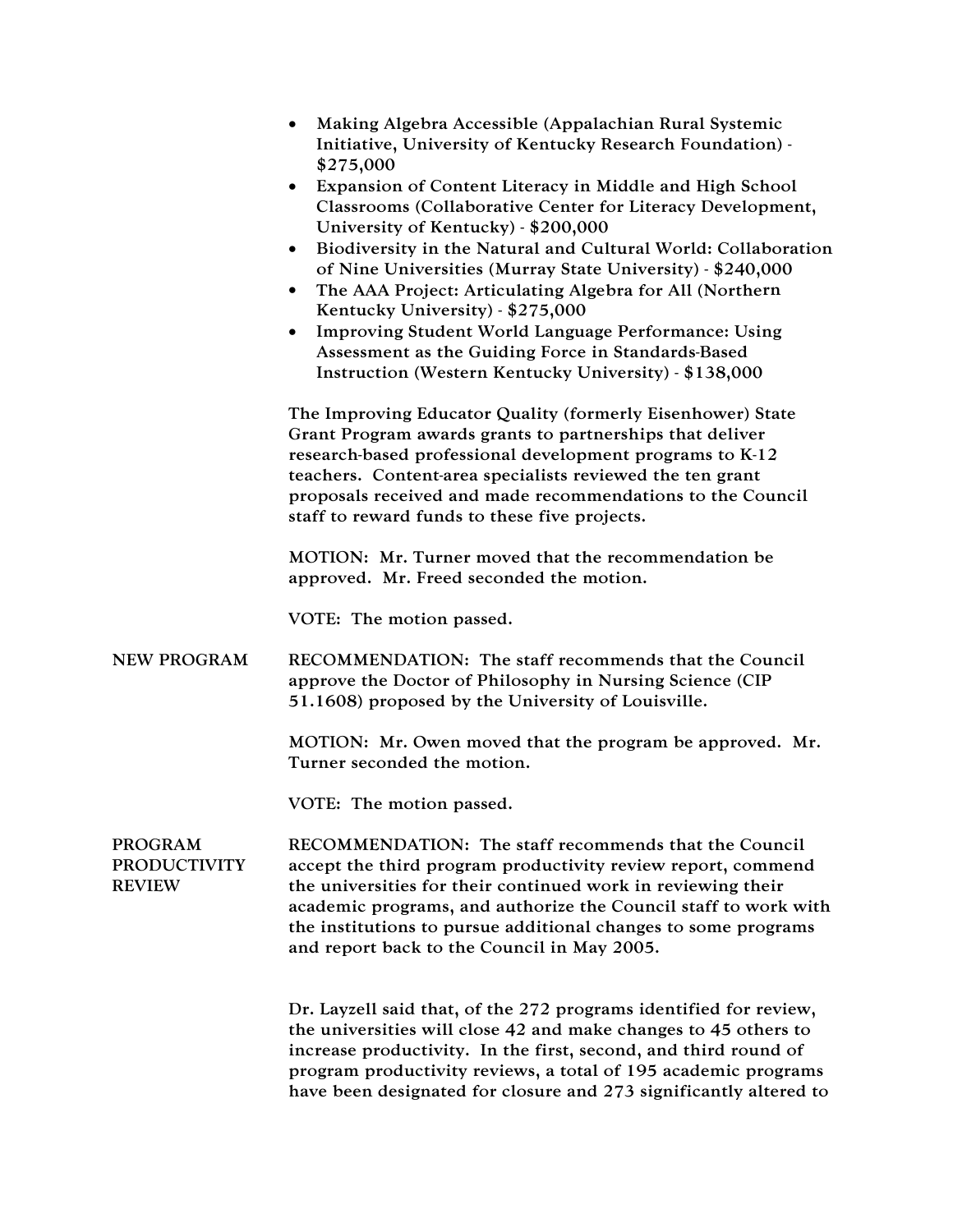|                                                                                        | increase productivity. This is evidence that institutions are<br>reducing inefficiencies, reallocating resources internally to<br>address reform goals, and aligning program offerings with needs<br>of the Commonwealth.                                                                                                                                                                                                                                                                                                                                                                                             |
|----------------------------------------------------------------------------------------|-----------------------------------------------------------------------------------------------------------------------------------------------------------------------------------------------------------------------------------------------------------------------------------------------------------------------------------------------------------------------------------------------------------------------------------------------------------------------------------------------------------------------------------------------------------------------------------------------------------------------|
|                                                                                        | Mr. Owen asked the staff to provide an detailed analysis to the<br>Council about the effect the results of the productivity reviews<br>have had on each institution and the system. Staff should review<br>the original intent of the reviews and report on the institutions'<br>efficiencies, collaborations, financial savings, and utilization of<br>the savings as a result of the closed or altered programs.                                                                                                                                                                                                    |
|                                                                                        | MOTION: Mr. Turner moved that the report be accepted. Mr.<br>Owens seconded the motion.                                                                                                                                                                                                                                                                                                                                                                                                                                                                                                                               |
|                                                                                        | VOTE: The motion passed.                                                                                                                                                                                                                                                                                                                                                                                                                                                                                                                                                                                              |
| <b>TEACHER</b><br><b>QUALITY SUMMIT</b><br>2004                                        | Information was included in the agenda book on the 2004<br>Teacher Quality Summit held in Bowling Green October 14-15,<br>2004.                                                                                                                                                                                                                                                                                                                                                                                                                                                                                       |
| <b>PUBLIC HEALTH</b><br><b>STRATEGY FOR</b><br><b>EDUCATION AND</b><br><b>RESEARCH</b> | A report from the Public Health Advisory Committee was<br>provided for information. The committee continues its work to<br>implement the Strategic Plan for Public Health Education and<br>Research approved by the Council in July 2004.                                                                                                                                                                                                                                                                                                                                                                             |
| 2004-06 CAPITAL<br><b>REQUEST</b><br><b>TECHNICAL</b><br><b>MODIFICATIONS</b>          | RECOMMENDATION: The staff recommends that the Council<br>approve the list of institutionally funded capital projects and<br>amend its 2004-06 biennial budget recommendation, originally<br>approved in November 2003.                                                                                                                                                                                                                                                                                                                                                                                                |
|                                                                                        | The staff will forward the recommendation to the Office of the<br>State Budget Director for consideration of inclusion in the<br>Governor's 2004-06 capital budget request. The transmittal letter<br>should clearly state what the Council is endorsing $-$ the projects<br>listed in the 2004-06 budget request on page 89 of the agenda<br>book with a 10 percent inflationary increase plus additional<br>projects listed on Attachment A of the agenda item (page 127-129<br>of the agenda book) funded by private funds, federal funds,<br>agency bonds, restricted funds, or from the CPE agency bond<br>pool. |
|                                                                                        | MOTION: Mr. Owen moved that the recommendation be<br>approved. Mr. Turner seconded the motion.                                                                                                                                                                                                                                                                                                                                                                                                                                                                                                                        |
|                                                                                        | VOTE: The motion passed.                                                                                                                                                                                                                                                                                                                                                                                                                                                                                                                                                                                              |
| <b>RESOLUTIONS</b>                                                                     | Resolutions were presented for former Council members Steve                                                                                                                                                                                                                                                                                                                                                                                                                                                                                                                                                           |